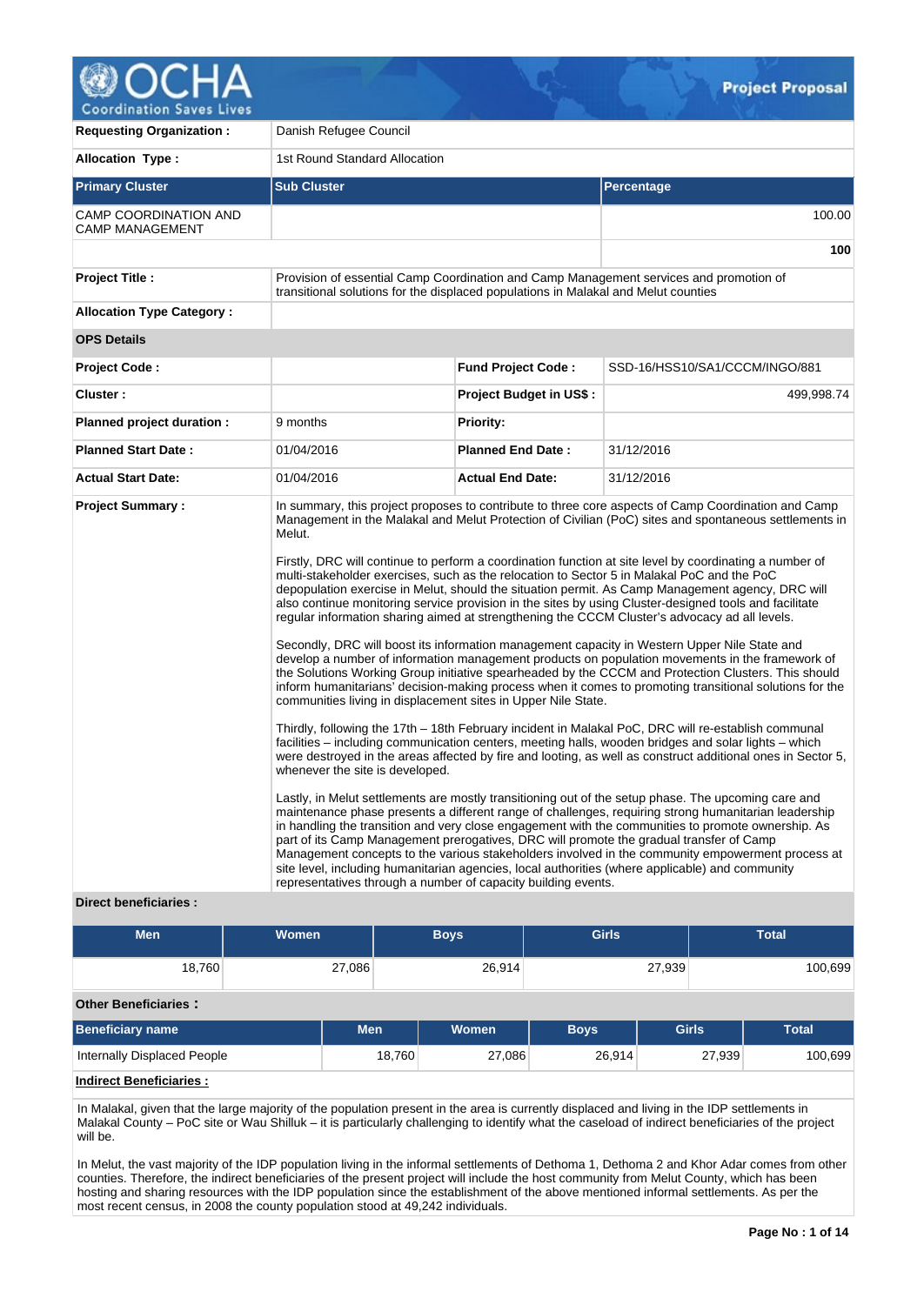# **Catchment Population:**

With regard to IDPs living in settlements in Malakal County - PoC site and Wau Shilluk, the catchment area covers mostly the counties in Western Upper Nile. Although most IDPs' pre-displacement location was Malakal town, some of the displaced population also comes from nearby counties, such as Fashoda, Manyo and Panyikang.

As for Melut County, most IDPs living in the informal settlements used to live in Baliet and Pigi/Canal counties before the outbreak of the crisis, as opposed to the PoC residents who predominantly came from Melut County (57%) with smaller groups coming from different counties in Upper Nile State (e.g. Malakal, Baliet, Ulang, Maiwut) and Jonglei State (e.g. Akobo, Nyrol, Fangak).

# **Link with allocation strategy :**

This project will contribute significantly to achieve the CCCM Cluster's sector objectives laid out in the Cluster allocation strategy. First of all, through its implementation, camp coordination and camp management structures in Malakal and Melut counties will be strengthened and this should lead to enhanced coordination and monitoring of humanitarian service provision in the various settlements where DRC operates (CSO 1). Secondly, especially through its information management component, this project is supposed to significantly contribute to the design of a viable transitional solutions strategy for South Sudanese currently displaced in Malakal and Melut counties (CSO 2). Lastly, in line with the CCCM Cluster's strategic decision to delegate capacity building at field level to Cluster partners, the training component in this project will also contribute to equip humanitarians, UNMISS, authorities and IDPs with the tools and knowledge to apply camp coordination and camp management concepts and best practices (CSO 3).

#### **Sub-Grants to Implementing Partners :**

| <b>Partner Name</b>                                           | <b>Partner Type</b> | <b>Budget in US\$</b>       |
|---------------------------------------------------------------|---------------------|-----------------------------|
|                                                               |                     |                             |
| Other funding secured for the same project (to date):         |                     |                             |
| <b>Other Funding Source</b>                                   |                     | <b>Other Funding Amount</b> |
| CHF SSD-16/HSS10/SA1/CCCM/INGO/722                            |                     | 495,048.13                  |
| CHF SSD-15/HSS10/RA3/CCCM/INGO/659 (2 months: Jan - Feb 2016) |                     | 300,080.00                  |
| DANIDA 2016 Framework funding                                 |                     | 222,935.61                  |
|                                                               |                     | 1,018,063.74                |

# **Organization focal point :**

| <b>Name</b>                      | <b>Title</b>            | <b>Email</b>                   | <b>Phone</b>       |
|----------------------------------|-------------------------|--------------------------------|--------------------|
| <b>Rickard Hartmann</b>          | <b>Country Director</b> | $drc$ .ssudan@drc.dk           | +211 (0) 914835510 |
| Hilde Bergsma                    | Deputy Country Director | head.programme@drc-ssudan.org  | +211 (0) 914122714 |
| Chaungo Barasa                   | Programme Coordinator   | emergency.coord@drc-ssudan.org | +211 (0) 927485863 |
| <b>BACKGROUND</b>                |                         |                                |                    |
| 1. Humanitarian context analysis |                         |                                |                    |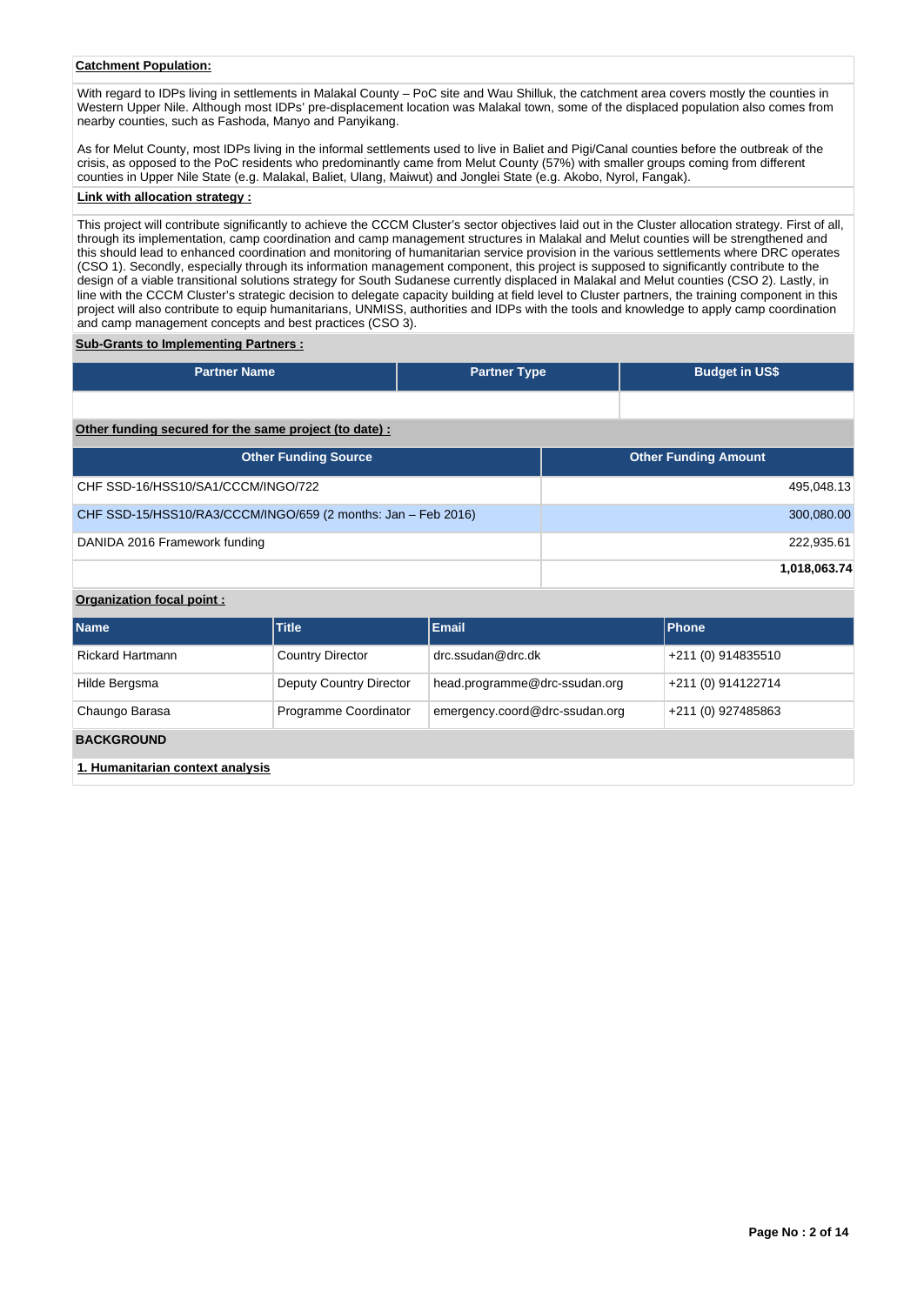After twenty months of military confrontation entailing ethnic cleansing, atrocities and mass-scale displacement, in August 2015 the parties to the South Sudanese civil conflict inked a peace agreement which was supposed to pave the way for a 30-month Transitional Government of National Unity and a new phase of national reconciliation. Over four months after the deal was signed, implementation of several key clauses is lagging behind and displacement does not seem to be on the wane. With escalating inter and intra-communal violence divides deepening within the Equatoria region, an ever more precarious economic situation, and the newly launched 28-State initiative threatening to disrupt the peace process, the current outlook for South Sudan is grim.

Due to its strategic nature, Malakal County has been affected by repeated periods of armed conflict, and control has changed hands multiple times since the beginning of the conflict. In early 2015, military clashes caused by the defection of Johnson Olony's Agwelek armed group triggered large influxes of IDPs into the United Nations Protection of Civilians site (PoC site) in Malakal. As a result, the number of IDPs sheltering inside the site rapidly increased from 22,045 in April, to over 47,000 by the end of 2015.

The Malakal PoC site is unique as the only multi-ethnic PoC site in South Sudan, a fact which distinguishes its internal dynamics. Reflecting the demographics of the city before the conflict, the POC site is majority Shilluk with substantial numbers of Nuer and Dinka individuals. Communal tensions have occurred between all three ethnic groups, and have been driven by the conflict in Upper Nile state as well as a range of grievances related to past land and resource issues. The most vulnerable groups in the site are women who face high levels of violence. Malakal town still remains heavily militarized and largely abandoned by civilians. As of now, inter-ethnic tensions in the areas remain extremely high, as showed by the recent incident which struck the PoC site on 17th – 18th February, which resulted in the arson of large areas of the PoC site, the spontaneous relocation of the PoC population into the UNMISS log base out of fear and the hasty departure of Dinka IDPs from Sector 2.

In Melut County humanitarian agencies have been delivering services to support approximately 30,000 IDPs in different sites since December 2013. In May 2015, fierce fighting between government troops and armed opposition broke out in the area, forcing IDPs to flee the various settlements in the vicinity of Melut town and relocate to other safer areas. In June, the security situation in Melut stabilized, enabling humanitarians to access the area and respond to IDPs' increasing humanitarian needs. Since mid-2015, the county has seen new displacement, with additional IDPs from areas in Upper Nile and returnees mostly from Ethiopia settling in the informal settlements in Melut. In addition to the IDPs in the POC site, spontaneous settlements of Dethoma 1, Dethoma 2 and one school converted into collective center in New Palouch town, over 6,000 individuals have arrived in Khor Adar between June and December.

Based on the most recent estimates, the encamped displaced population in Malakal County, including both the Malakal PoC site and the spontaneous settlement in Wau Shilluk stands at around 70,000 individuals. In Melut County, the current total estimated displaced population stands at over 36,000 individuals, of which around 1, 200 are registered in the PoC site, while over 35,000 in the various spontaneous settlements (Dethoma 1, Dethoma 2, Khor Adar and New Palouch School).

#### **2. Needs assessment**

The ongoing crisis is estimated to have displaced around 1.69 million people within South Sudan (OCHA Humanitarian Bulletin – 10 Feb 2015). The data collected by the IOM Displacement Tracking and Monitoring team shows that around 17% of the estimated IDP population is located in camp-like settings: around 12% in UNMISS PoC sites and around 5% in spontaneous settlements. Of the total 1.66 million IDPs, an estimated 303,204 are displaced in locations throughout Upper Nile State – (OCHA Humanitarian Snapshot – as of 31 December 2015) – the target state for this project. Project activities will target specifically Malakal and Melut counties, where DRC is already responding with camp management responsibilities in both PoC sites in Malakal and Melut, spontaneous settlements in Melut and with an information management component in Wau Shilluk.

After fierce fighting broke out in the area in May 2015, in late July, the security situation in Melut stabilized, enabling humanitarians to reaccess the area. Should the Nile River corridor between Renk and Malakal remain stable, return movements of IDPs from the major spontaneous settlements to pre-displacement locations (mostly Baliet and Pigi/Canal counties) might be a realistic scenario at some point in 2016. The Melut PoC population – homogeneously Nuer – has repeatedly expressed its will to relocate to locations of their choice, mostly Nasir, Melut, Akobo and Fangak (REACH IDP Intentions Assessment, December 2015). A window of opportunity for voluntary depopulation of this small caseload might open up during dry season.

Funding will allow DRC to implement a multi-faceted strategy to respond to a combination of strategic priorities:

# a. Decongestion through Malakal PoC extension

The living conditions in the Malakal PoC remain below basic international standards, due to the high level of congestion. Poor living conditions pose a serious threat to the health and well-being of the population and do generally not allow the population to thrive, develop, or even access basic services in a dignified manner. Since late October 2015, there has been a gradual increase in the two-way population movement between the two river banks, mostly due to the roll-out of general food distribution in Wau Shilluk. However, no visible reduction in the PoC site population has so far been observed.

#### b. Promoting transitional solutions

The recent incident in Malakal PoC site provided a strong indication of the simmering inter-ethnic tension which is still present in the Greater Malakal area. However, should the security situation gradually improve, IDPs currently living in the various displacement sites in Melut might decide to return to their pre-displacement locations, especially Baliet County. Should that be the case, a focal point agency will be needed to gather sound information and provide solid contextual analysis to support the Solutions Working Group's work, jointly coordinated by the CCCM and Protection Clusters at site, state and national levels.

#### c. Site care and maintenance and community ownership

Almost two years into the crisis, both the Melut settlements and the Malakal PoC – albeit to a lesser degree following the 17th – 18th February violence – are gradually transitioning out of the site setup phase. The upcoming care and maintenance phase presents a different range of challenges. In the foreseeable future, funding shortage and the protracted nature of POC encampment in the UNS sites will impose a gradual handover of responsibility for the care of the site infrastructure and the monitoring of service provision. Such a handover will require communities to gain a broader understanding of humanitarian processes and the roles IDP representatives are supposed to play in their interaction with the various stakeholders operating in the site.

## **3. Description Of Beneficiaries**

The activities described here within will target the approximately 100,000 IDPs anticipated to be residing in sites in Malakal and Melut Counties over the course of the project. The activities are designed to primarily benefit this existing population. While all of DRC's services are non-discriminatory, demographic data compiled by the International Organization for Migration (IOM) indicates a significant proportion of the IDP communities in each site are comprised of women and children, and, therefore, the organization's activities are being designed to meet gender and age specific needs. Overall, the project's activities are intended to assist the entire populations of the sites, ensuring all have equitable access to humanitarian services and voice within decision-making processes.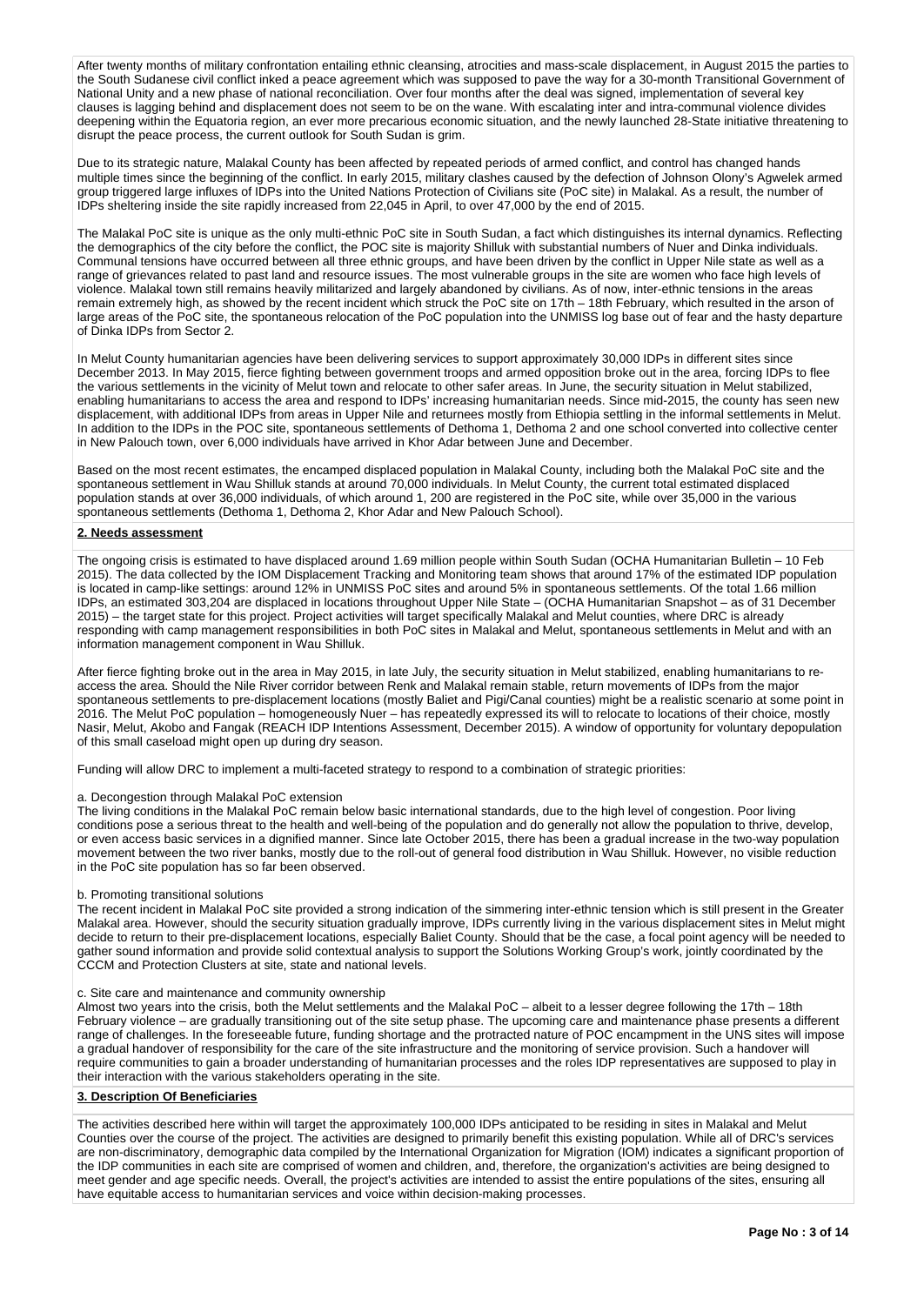## **4. Grant Request Justification**

DRC has been working as the lead camp management agency in the Malakal and Melut PoC sites and spontaneous settlements in Melut since January, 2014. As the character and environment of the IDP sites continue to change as the result of population movements, in compliance with the 2016 CCCM Cluster Strategy, DRC intends to adjust its activities to the evolving environment. On the one side DRC's Camp Management teams will be supporting a wide range of Camp Management activities typical of the site care and maintenance phase, including capacity building of the IDP leadership, maintenance of the community facilities and gradual transfer of ownership of the camp infrastructure. On the other side, in Malakal PoC DRC as Camp Management and Shelter agency, will be at the forefront of the relocation process aimed at restoring acceptable living conditions and resume services in the site after the February incident.

In addition to the aforementioned activities, DRC will step up information management within and outside the sites in Western Upper Nile, in an effort to inform the transitional solutions process for IDPs in Upper Nile State, which the CCCM Cluster has included in its country strategy for 2016. With the current IDP population in Malakal and Melut Counties standing at an estimated 69,000 and 35,000 individuals respectively, a higher level of flexibility will be required to respond to various potential scenarios, ranging from protracted displacement of a majority of those currently sheltering at the existing sites to a situation where freedom of movement is restored. it is essential that DRC continue its operations and lead role, by both enhancing the organization's capacity to scale-up and rapidly respond to the ever-changing context, and extending its geographical coverage to Malakal town, should conditions enable return to town of the displaced population in the nearby settlements, including the PoC site.

# **5. Complementarity**

The project activities promote synergies with other sectors at site and county levels given the Camp Management agency's main purpose to coordinate sectors through the identification of gaps and ensure efficient delivery of services. DRC regularly collects data on multi-sectorial indicators based on the feedback and inputs from other partners and clusters with the aim to benefit the wider humanitarian community. At site level DRC work closely with other partners, especially Protection, WASH, Shelter/NFI and Health actors.

Along with the Protection Cluster in Upper Nile State, DRC will continue to favor the establishment of a protective environment within the sites, as well as increase joint advocacy towards UNMISS and local authorities to ensure that displaced populations are protected against physical harm and can enjoy freedom of movement. Moreover, the DRC Camp Management team will work jointly with the UNS Protection Cluster to identify localized solutions for the promotion of durable solutions.

In Malakal PoC, DRC will continue to reinforce its close collaboration with IOM (CCCM and WASH) in terms of site and contingency planning, site development as well as care and maintenance. Moreover, the DRC Camp Management team will collaborate with the DRC Shelter team with the overall goal to implement a longer-term shelter strategy for the Malakal PoC site and offer adequate housing solutions to the IDPs affected by the 17th – 18th February incident.

# **LOGICAL FRAMEWORK**

#### **Overall project objective**

The overall project objective is to ensure the continued provision of harmonized and coordinated services for the displaced populations in the Malakal and Melut POC sites and spontaneous settlements in Melut, Upper Nile states, through the implementation of essential CCCM activities in line with the CCCM Cluster objectives and humanitarian best practices. Moreover this project aims to support IDPs in Malakal and Melut counties to identify and pursue transitional solutions.

## **CAMP COORDINATION AND CAMP MANAGEMENT**

| <b>Cluster objectives</b>                                                                                                                                                                                        | <b>Strategic Response Plan (SRP) objectives</b>                                                                   | <b>Percentage of activities</b> |
|------------------------------------------------------------------------------------------------------------------------------------------------------------------------------------------------------------------|-------------------------------------------------------------------------------------------------------------------|---------------------------------|
| CO1: Strengthen camp coordination and<br>camp management structures to coordinate<br>the delivery and monitoring of humanitarian<br>services to improve living conditions of IDPs<br>living in large settlements | HRP 2016 SO1: Save lives and alleviate<br>suffering through safe access to services and<br>resources with dignity | 60                              |
| CO2: Support IDPs towards attaining<br>transitional or durable solutions                                                                                                                                         | HRP 2016 SO1: Save lives and alleviate<br>suffering through safe access to services and<br>resources with dignity | 20                              |
| CO3: Equip humanitarians, local actors and<br>authorities with the tools and knowledge to<br>apply camp coordination and camp<br>management concepts and best practices                                          | HRP 2016 SO2: Ensure communities are<br>protected, capable and prepared to cope with<br>significant threats       | 20                              |

**Contribution to Cluster/Sector Objectives :** This project will contribute to the above-mentioned objectives by ensuring a continued provision of harmonized and coordinated camp management and coordinating services in the respective areas, thereby improving the delivery of services to the beneficiaries. It will furthermore strengthen the communities empowerment, better enabling them to prepare for eventually taking over responsibility themselves.

#### **Outcome 1**

Delivery of humanitarian services to IDPs in Malakal and Melut Counties is strengthened through enhanced coordination and information management

# **Output 1.1**

# **Description**

The delivery of humanitarian services is coordinated, humanitarian accountability is improved and planning for the promotion of transitional solutions informed.

#### **Assumptions & Risks**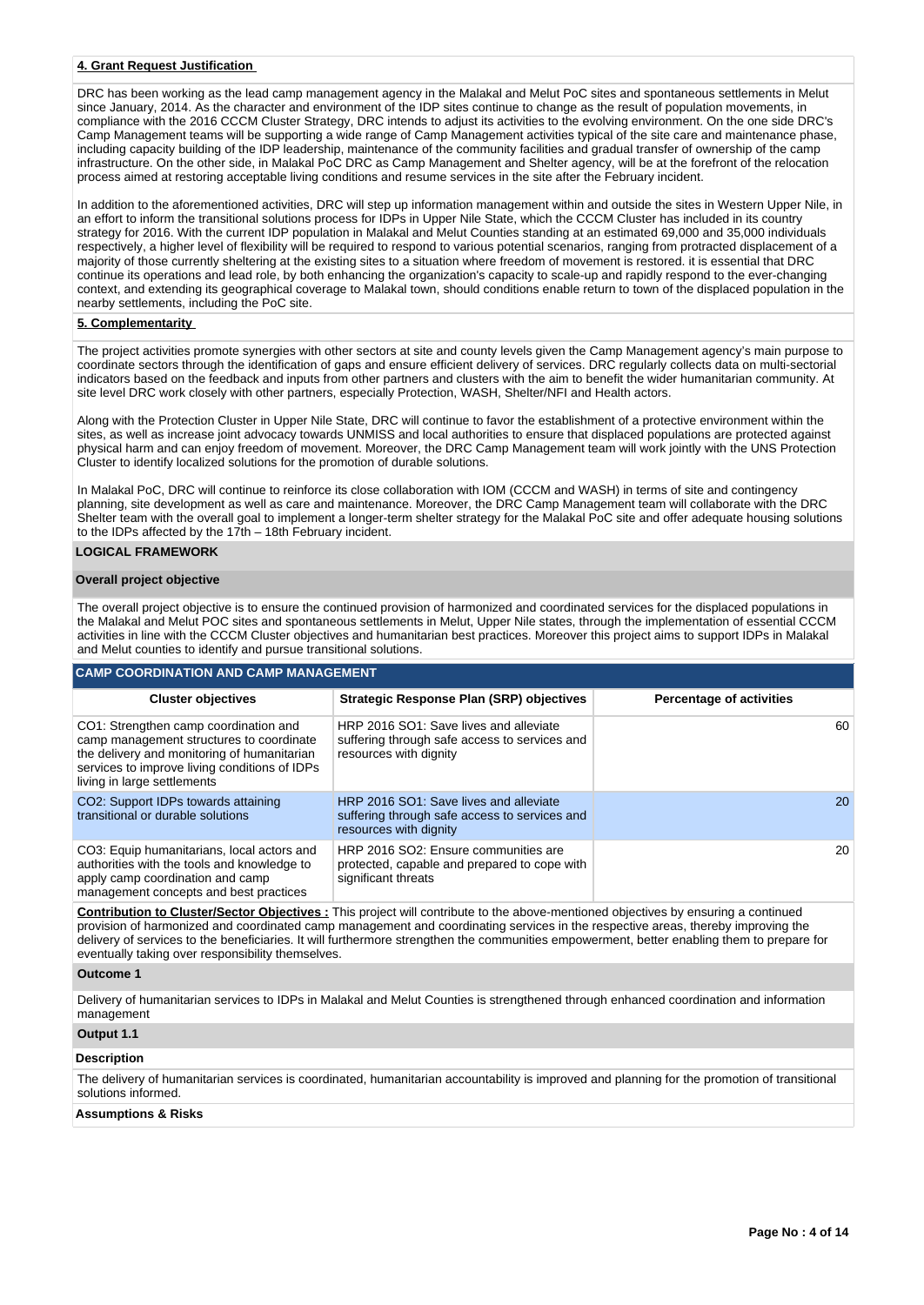Assumptions:

- IDPs remain in displacement sites
- Security situation permits continued access to affected populations
- On-going cooperation with UNMISS & other humanitarian actors
- Sector 5 in Malakal PoC site is developed and perimeter security provided by UNMISS
- IDPs are willing to relocate into Sector 5
- Community acceptance remains unaltered

Risks:

- National, state or local level authorities obstruct DRC in the implementation of programming.
- Insecurity and hostilities directed towards the civilian population or towards humanitarian actors hinders service delivery.

# **Activities**

# **Activity 1.1.1**

Facilitating humanitarian coordination through the organization of regular interagency meetings with other humanitarian actors and UNMISS sections (if applicable) operating in the area

#### **Activity 1.1.2**

Informing the humanitarian response and supplementing DTM-generated demographic information on IDP settlements in Melut County with regular population count exercises.

#### **Activity 1.1.3**

Informing transitional solutions planning in Upper Nile State by co-facilitating "Solutions Working Groups" in Malakal and Melut and by producing ad-hoc information products (e.g. assessment reports, situation reports and intention survey reports), focused mostly on displacement patterns and conditions for the promotion of return for IDPs living in displacement sites.

#### **Activity 1.1.4**

Facilitating the relocation of the IDP population to Sector 5 as part of the decongestion process in Malakal PoC site. The process will include the various aspects of relocation, including coordination with other concerned actors (e.g. UNMISS, IOM), registration of eligible households, demarcation of plots and allocation of shelters to relocated households.

#### **Indicators**

|                                                                                                           |                                                                  |                                                                                                                               | <b>End cycle beneficiaries</b> |              |                   |           | End<br>cycle  |
|-----------------------------------------------------------------------------------------------------------|------------------------------------------------------------------|-------------------------------------------------------------------------------------------------------------------------------|--------------------------------|--------------|-------------------|-----------|---------------|
| Code                                                                                                      | <b>Cluster</b>                                                   | Indicator                                                                                                                     | <b>Men</b>                     | <b>Women</b> | <b>Boys</b> Girls |           | <b>Target</b> |
| Indicator 1.1.1                                                                                           | <b>CAMP COORDINATION</b><br>AND CAMP<br><b>MANAGEMENT</b>        | Frontline # of Camp Coordination and Camp<br>Management meetings organized                                                    |                                |              |                   |           | 28            |
|                                                                                                           |                                                                  | <b>Means of Verification</b> : Meeting agenda, meeting minutes and attendance sheets                                          |                                |              |                   |           |               |
| Indicator 1.1.2                                                                                           | <b>CAMP COORDINATION</b><br><b>AND CAMP</b><br><b>MANAGEMENT</b> | # Population count exercises conducted in IDP<br>settlements                                                                  |                                |              |                   |           | 6             |
| <b>Means of Verification</b> : Population count reports disseminated to partners and cluster infographics |                                                                  |                                                                                                                               |                                |              |                   |           |               |
| Indicator 1.1.3                                                                                           | <b>CAMP COORDINATION</b><br>AND CAMP<br><b>MANAGEMENT</b>        | # of ad-hoc information products on displacement-<br>related issues in Upper Nile State disseminated                          |                                |              |                   |           | 3             |
|                                                                                                           |                                                                  | Means of Verification: Information products (e.g. assessment reports, intention survey reports and info-graphics disseminated |                                |              |                   |           |               |
| Indicator 1.1.4                                                                                           | <b>CAMP COORDINATION</b><br>AND CAMP<br><b>MANAGEMENT</b>        | # of relocation exercises completed                                                                                           |                                |              |                   |           |               |
|                                                                                                           |                                                                  | <b>Means of Verification</b> : Pre-registration list, meeting minutes, pictures, shelter allocation list                      |                                |              |                   |           |               |
| Indicator 1.1.5                                                                                           | <b>CAMP COORDINATION</b><br>AND CAMP<br><b>MANAGEMENT</b>        | Frontline # of IDPs relocated (within PoCs) in<br>efforts to decongest sites                                                  | 1,170                          | 1,430        | 1,70<br>0         | 1,70<br>0 | 6,000         |
|                                                                                                           |                                                                  | <b>Means of Verification</b> : Pictures, shelter allocation list, meeting minutes, pre-registration list                      |                                |              |                   |           |               |
| Outcome 2                                                                                                 |                                                                  |                                                                                                                               |                                |              |                   |           |               |

**Outcome 2**

Essential communal infrastructure is accessible to all IDPs sheltering in Malakal PoC, contributing to the safety and wellbeing of the displaced populations sheltering in the site.

# **Output 2.1**

#### **Description**

Essential communal site infrastructure is constructed or maintained

#### **Assumptions & Risks**

Assumptions:

- Safety, security and access allows for continued operations and delivery of DRC's humanitarian services
- Significant numbers of IDPs remain in current project locations
- On-going cooperation with UNMISS and other humanitarian actors continues
- There is availability of supplies and means of transportation to and within the country, and security allows for transportation of procured goods and items.

- Community acceptance remains unaltered

Risks:

- Conflict, insecurity and hostilities directed towards humanitarians in programme areas threaten staff security, operations, and service delivery
- Targeting of DRC staff by beneficiaries due to ethnic reasons or frustrations with service delivery.
- Conflict, insecurity and inaccessibility challenge or prevent procurement and delivery of project materials.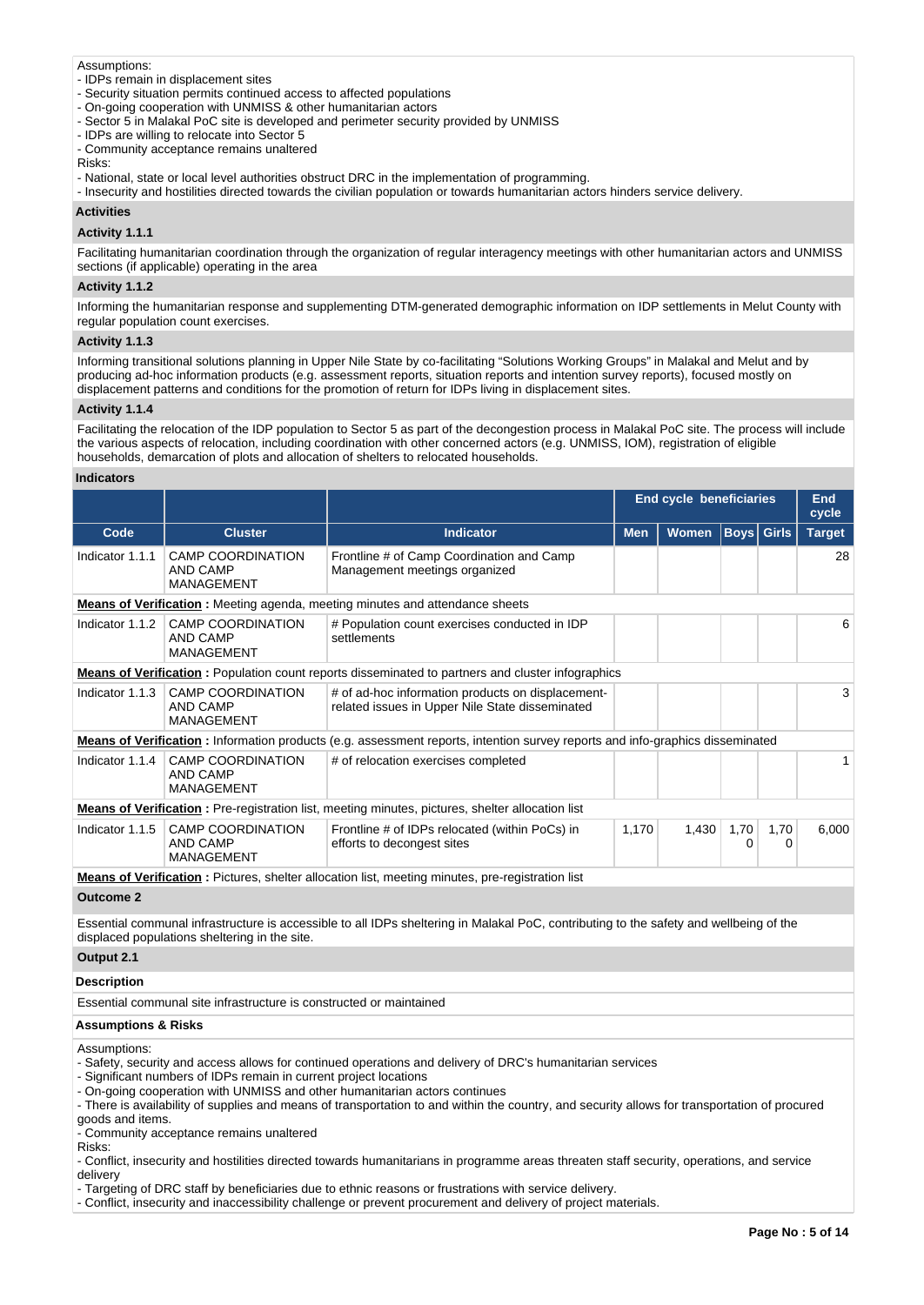# **Activities**

# **Activity 2.1.1**

Construction and/or rehabilitation of small-scale site infrastructure such as communication centers, meeting halls and wooden bridges following the 17th – 18th February incident in Malakal PoC site and the ensuing destruction or looting of communal facilities.

# **Activity 2.1.2**

Installation of solar lights in the areas of the Malakal PoC most affected by the 17th – 18th February as a measure to promote a protective environment for women and other groups traditionally more exposed to protection risks.

## **Indicators**

|                 |                                                                                         |                                                                                           |            | <b>End cycle beneficiaries</b> |  |                   | End<br>cycle  |  |
|-----------------|-----------------------------------------------------------------------------------------|-------------------------------------------------------------------------------------------|------------|--------------------------------|--|-------------------|---------------|--|
| Code            | <b>Cluster</b>                                                                          | <b>Indicator</b>                                                                          | <b>Men</b> | Women                          |  | <b>Boys</b> Girls | <b>Target</b> |  |
| Indicator 2.1.1 | CAMP COORDINATION<br>AND CAMP<br>MANAGEMENT                                             | Frontline # of existing communal structures<br>maintained/expanded                        |            |                                |  |                   | 20            |  |
|                 |                                                                                         | <b>Means of Verification:</b> Work completion report, personnel request forms og pictures |            |                                |  |                   |               |  |
| Indicator 2.1.2 | <b>CAMP COORDINATION</b><br>AND CAMP<br>MANAGEMENT                                      | # of solar lights installed                                                               |            |                                |  |                   | 20            |  |
|                 | <b>Means of Verification:</b> Work completion report, personnel request forms, pictures |                                                                                           |            |                                |  |                   |               |  |

#### **Outcome 3**

Community self-reliance is promoted through capacity building of the IDP leadership, government authorities and service providers and accountability to Affected Population (AAP) and community participation are promoted through information sharing and awareness raising

# **Output 3.1**

#### **Description**

Knowledge of camp coordination and camp management concepts and practices is improved amongst IDP leadership, government authorities and humanitarian actors through targeted trainings. Communication with Communities and awareness on a variety of issues related to services and large-scale exercises (e.g. food distribution, relocation, registration) is enhanced through the organization of information campaigns.

#### **Assumptions & Risks**

Assumptions:

- Safety, security and access allows for continued operations and delivery of DRC's humanitarian services
- Significant numbers of IDPs remain in current project locations
- On-going cooperation with UNMISS and other humanitarian actors continues
- There is availability of supplies and means of transportation to and within the country, and security allows for transportation of procured goods and items.
- IDP community is willing to cooperate with DRC and other humanitarian actors
- Community acceptance remains unaltered

Risks:

- National, state or local level authorities obstruct DRC in the implementation of programming.
- Insecurity and hostilities directed towards the civilian population hinders service delivery or participation in DRC activities..
- Economic conditions or food insecurity deteriorate to the point where communities are not able to participate in activities.
- Willingness and participation of IDPs in activities might depend on conditions and development of the peace agreement.

- Conflict, insecurity and hostilities directed towards humanitarians in programme areas threaten staff security, operations, and service delivery

- Targeting of DRC staff by beneficiaries due to ethnic reasons or frustrations with service delivery.

- Conflict, insecurity and inaccessibility challenge or prevent procurement and delivery of project materials.

#### **Activities**

## **Activity 3.1.1**

Enhancing humanitarian actors', local authorities' and UNMISS' (where applicable) knowledge and understanding of CCCM concepts and best practices in a camp like setting. Trainings will cover a wide range of topics, including roles and responsibilities of camp management, administration and coordination in a camp-based response, the various phases of the camp life cycle (with a specific focus on care and maintenance), as well as the intimate synergy between protection and camp management.

#### **Activity 3.1.2**

Enhancing the knowledge and understanding by the community management structures' members of key concepts in a clusterized camplike setting. Trainings will cover a number of topics, such as community participation and the application of humanitarian standards. Trainings will aim at building the capacity of the community to take on increasing responsibility and progressively promoting self-reliance.

## **Activity 3.1.3**

Dissemination of messages on CCCM-related issues through awareness campaigns in the IDP settlements in Melut County.

## **Indicators**

|                 |                                                    |                                                      |            | <b>End cycle beneficiaries</b> |  | End<br>cycle  |
|-----------------|----------------------------------------------------|------------------------------------------------------|------------|--------------------------------|--|---------------|
| Code            | <b>Cluster</b>                                     | <b>Indicator</b>                                     | <b>Men</b> | Women   Boys   Girls   1       |  | <b>Target</b> |
| Indicator 3.1.1 | <b>CAMP COORDINATION</b><br>AND CAMP<br>MANAGEMENT | Frontline # of trainings on CCCM issues<br>conducted |            |                                |  | 8             |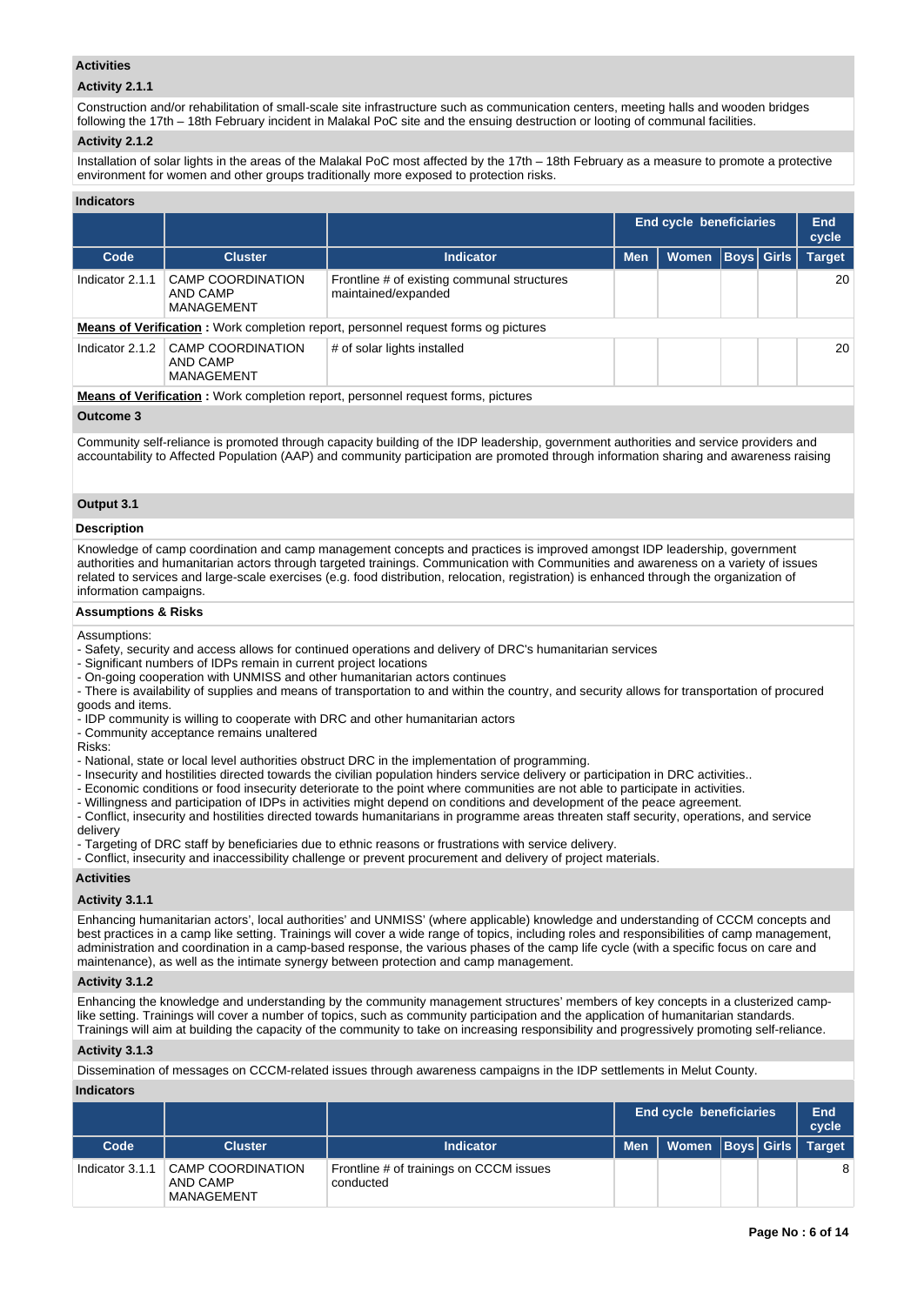|                                                                                                                                                                 |                                                                    | Means of Verification: Learning needs assessment forms, attendance sheets, training evaluation forms, training material and pictures. |    |    |  |        |  |  |
|-----------------------------------------------------------------------------------------------------------------------------------------------------------------|--------------------------------------------------------------------|---------------------------------------------------------------------------------------------------------------------------------------|----|----|--|--------|--|--|
| Indicator 3.1.2                                                                                                                                                 | <b>CAMP COORDINATION</b><br>AND CAMP<br><b>MANAGEMENT</b>          | # of messages on CCCM-related issues<br>disseminated through awareness campaigns                                                      |    |    |  | 4      |  |  |
|                                                                                                                                                                 | <b>Means of Verification:</b> Event reports, pictures and leaflets |                                                                                                                                       |    |    |  |        |  |  |
| Indicator 3.1.3                                                                                                                                                 | <b>CAMP COORDINATION</b><br>AND CAMP<br><b>MANAGEMENT</b>          | Frontline # of local actors (IDP/community<br>leaders) trained on CCCM issues (disaggregated<br>by sex)                               | 30 | 20 |  | 50     |  |  |
| <b>Means of Verification:</b> Training reports, attendance lists, training evaluations                                                                          |                                                                    |                                                                                                                                       |    |    |  |        |  |  |
| Indicator 3.1.4                                                                                                                                                 | <b>CAMP COORDINATION</b><br>AND CAMP<br><b>MANAGEMENT</b>          | Frontline # of humanitarians trained on CCCM<br>issues (disaggregated by sex)                                                         | 30 | 30 |  | 60     |  |  |
|                                                                                                                                                                 |                                                                    | <b>Means of Verification:</b> Training reports, attendance lists, training evaluations                                                |    |    |  |        |  |  |
| Indicator 3.1.5                                                                                                                                                 | <b>CAMP COORDINATION</b><br>AND CAMP<br><b>MANAGEMENT</b>          | # of IDPs reached through awareness campaigns                                                                                         |    |    |  | 17,500 |  |  |
| <b>Means of Verification</b> : leaflet distribution figures, radio broadcast records - if applicable, documentation of awareness events compiled by<br>officers |                                                                    |                                                                                                                                       |    |    |  |        |  |  |
|                                                                                                                                                                 | <b>Additional Targets:</b>                                         |                                                                                                                                       |    |    |  |        |  |  |

# **M & R**

# **Monitoring & Reporting plan**

DRC endeavors to achieve rigorous monitoring, evaluation and learning standards in its humanitarian response. DRC's monitoring and evaluation (M&E) approach is built on a number of key principles including 1) the use of flexible, mixed methodologies, 2) the integration of M&E into 'everyday' work, 3) linking evidence and learning with decision-making, 4) independence and neutrality of M&E staff, 5) involvement of key stakeholders and diverse voices, and 6) Transparency with processes, progress and results. The M&E plan for this project will be in line with the 2016 M&E Strategy for DRC in South Sudan, which includes: 1. Ensuring adequate staff capacity to carry out M&E activities: DRC's senior programme team includes an experienced M&E and Accountability Coordinator who will oversee all M&E activities for the programme. 2. Regular and systematic indicator performance tracking: Monthly indicator performance tracking of this project will ensure that activities are being carried out according to plan and that no beneficiary is left behind as a result of falling short of the DRC's output commitments. Collection of gender and age specific data regarding women and men, and girls and boys is integrated in the basic set of DRC M&E tools. All contractual reporting responsibilities will be completed by the field teams with support from the Finance Manager, Grants Manager and Emergency Coordinator and submitted to CHF in a timely manner. DRC strives for transparency in its monitoring and evaluation processes and makes all findings available to key stakeholders, including CHF.

#### **Workplan**

| Activitydescription                                                                                                                                                                                                                                                                                                                                                                                                                                                                                                                            | Year | $\mathbf{2}$ |  | 5 | 6.             |          | 8            | 9                       |              |              |              |
|------------------------------------------------------------------------------------------------------------------------------------------------------------------------------------------------------------------------------------------------------------------------------------------------------------------------------------------------------------------------------------------------------------------------------------------------------------------------------------------------------------------------------------------------|------|--------------|--|---|----------------|----------|--------------|-------------------------|--------------|--------------|--------------|
| Activity 1.1.1: Facilitating humanitarian coordination through the organization of<br>regular interagency meetings with other humanitarian actors and UNMISS sections<br>(if applicable) operating in the area                                                                                                                                                                                                                                                                                                                                 | 2016 |              |  |   | X.             |          | XXX          |                         |              | $X \times X$ |              |
| Activity 1.1.2: Informing the humanitarian response and supplementing DTM-<br>generated demographic information on IDP settlements in Melut County with<br>regular population count exercises.                                                                                                                                                                                                                                                                                                                                                 | 2016 |              |  |   |                | <b>X</b> | lx.          | <b>X</b>                | $\mathsf{X}$ | $\mathsf{X}$ | $\mathsf{X}$ |
| Activity 1.1.3: Informing transitional solutions planning in Upper Nile State by co-<br>facilitating "Solutions Working Groups" in Malakal and Melut and by producing ad-<br>hoc information products (e.g. assessment reports, situation reports and intention<br>survey reports), focused mostly on displacement patterns and conditions for the<br>promotion of return for IDPs living in displacement sites.                                                                                                                               | 2016 |              |  |   |                | X        | ΙX.          | <b>X</b>                | ΙX.          | ΙX.          | ΙX.          |
| Activity 1.1.4: Facilitating the relocation of the IDP population to Sector 5 as part of<br>the decongestion process in Malakal PoC site. The process will include the various<br>aspects of relocation, including coordination with other concerned actors (e.g.<br>UNMISS, IOM), registration of eligible households, demarcation of plots and<br>allocation of shelters to relocated households.                                                                                                                                            | 2016 |              |  |   |                | X        | X            |                         |              |              |              |
| Activity 2.1.1: Construction and/or rehabilitation of small-scale site infrastructure<br>such as communication centers, meeting halls and wooden bridges following the<br>17th - 18th February incident in Malakal PoC site and the ensuing destruction or<br>looting of communal facilities.                                                                                                                                                                                                                                                  | 2016 |              |  | X | $\overline{X}$ | ΙX.      | $\mathsf{X}$ | $\overline{\mathsf{x}}$ |              |              |              |
| Activity 2.1.2: Installation of solar lights in the areas of the Malakal PoC most<br>affected by the 17th – 18th February as a measure to promote a protective<br>environment for women and other groups traditionally more exposed to protection<br>risks.                                                                                                                                                                                                                                                                                    | 2016 |              |  | X | ΙX.            | Ιx.      | $\mathsf{X}$ | $\overline{\mathsf{x}}$ |              |              |              |
| Activity 3.1.1: Enhancing humanitarian actors', local authorities' and UNMISS'<br>(where applicable) knowledge and understanding of CCCM concepts and best<br>practices in a camp like setting. Trainings will cover a wide range of topics,<br>including roles and responsibilities of camp management, administration and<br>coordination in a camp-based response, the various phases of the camp life cycle<br>(with a specific focus on care and maintenance), as well as the intimate synergy<br>between protection and camp management. | 2016 |              |  |   | X              |          | X            |                         | X            |              | X            |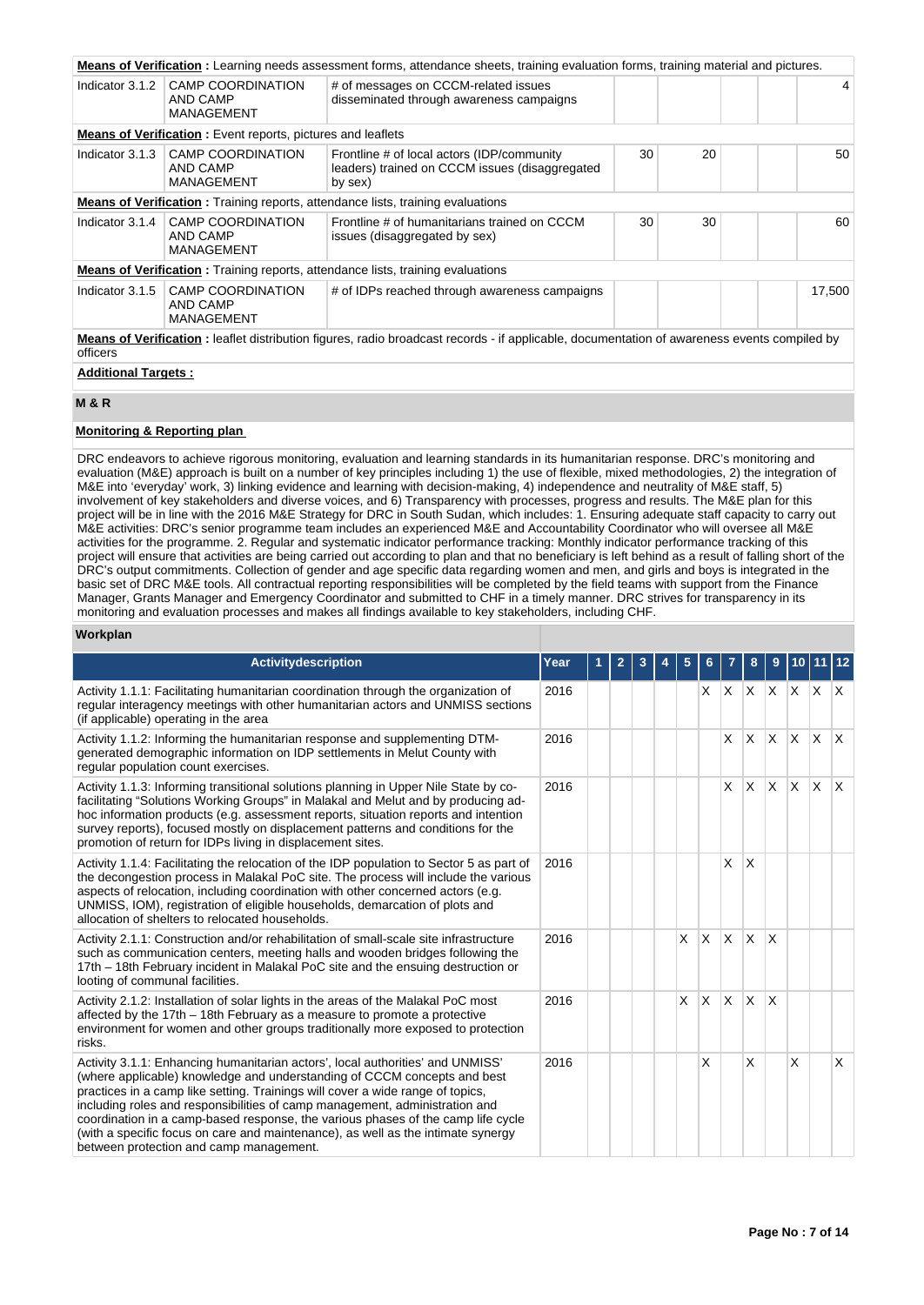| Activity 3.1.2: Enhancing the knowledge and understanding by the community<br>management structures' members of key concepts in a clusterized camp-like<br>setting. Trainings will cover a number of topics, such as community participation<br>and the application of humanitarian standards. Trainings will aim at building the<br>capacity of the community to take on increasing responsibility and progressively<br>promoting self-reliance. | 2016 |  |  |   |   |    |  |
|---------------------------------------------------------------------------------------------------------------------------------------------------------------------------------------------------------------------------------------------------------------------------------------------------------------------------------------------------------------------------------------------------------------------------------------------------|------|--|--|---|---|----|--|
| Activity 3.1.3: Dissemination of messages on CCCM-related issues through<br>awareness campaigns in the IDP settlements in Melut County.                                                                                                                                                                                                                                                                                                           | 2016 |  |  | X | X | X. |  |

# **OTHER INFO**

# **Accountability to Affected Populations**

DRC adheres to the humanitarian accountability principles by promoting and supporting community engagement in camp management and through implement accountability systems such as feedback and complaint mechanisms. DRC is a certified member of the Humanitarian Accountability Partnership (HAP) and, as such, abides by the HAP benchmarks on accountability through information, involvement, participants and adequate handling of complaints. As part of the CCCM activities DRC operates communication centres in the Malakal PoC site, which act as safe spaces for community members to voice their complaints taking into account the vulnerabilities regarding age or gender of the population. Partners are well-aware of the mechanism. DRC collects the complaints and will either refer to other services or conduct direct follow up on specific camp management issues. Complaints mechanisms are accessible to all population groups (though minors need to have a caregiver or parent present in order to lodge a complaint) through the communication centres. Female and male staff ensures that women and men have appropriate counterparts to discuss issues with, as DRC realizes that due to gender roles women might not feel comfortable discussing with men. Additionally, any protection related cases – including threats, incidents or potential protection challenges are immediately referred to the DRC protection desk (in same location as the communication centre in Malakal) for more in depth assessment and support by staff trained in protection guidelines and minimum standards. Additionally, realizing that community members – whether male or female – might not always want to access the communication centres due to potential stigma or targeting, DRC also collects general complaints on issues from the protection network groups – women's committee, elderly and disabled committee and youth committee – to ensure that general trends and complaints are also taken into account by partners.

# **Implementation Plan**

DRC will implement this project directly and without the support or assistance of other implementing partners. In cases where it might be necessary to work with contractors, DRC will seek local hires to the greatest extent possible. Furthermore, acknowledging the tension resulting from a lack of livelihood options for youth, DRC will continue to strive to source both skilled and unskilled labor from the Malakal and Melut POC sites as well as the spontaneous settlements in Melut and WaY Shilluk to the greatest extent possible.

The project will be implemented under the direct supervision of DRC's Malakal and Melut based Team Leaders. The Team Leader in Malakal will also oversee operations in Wau Shilluk.

The Malakal Team Leader oversees a team consisting of Camp Manager, Information Management Officer, Logistics Manager, Protection Manager, Protection Officer, Community Services Officer, Emergency Response Officer, Shelter Manager and Security Adviser. The Team Leader will also be the head of the national staff team consisting of re-locatable and local officers, assistants and outreach workers.

The Melut Team Leader will oversee a team of Camp Manager and Information Management Officer who will manage a Camp Management team of national staff. In Melut, as the operational environment is scattered, it is good to note that the activities to be supported in Paloich town collective centre focus only on coordination and advocacy with other partners to ensure the needs are addressed.

DRC will engage with the CCCM Cluster to see whether it is possible to identify and facilitate the implementation of transitional solutions for the IDPs currently living in Malakal and Melut counties.

The Team Leaders will be supervised by the Juba-based Programmes Coordinator and Head of Programmes, and general support will be provided by the Juba-based but roving to field locations, Emergency Logistics Officer, Emergency Finance Manager, HR Coordinator, Monitoring and Evaluation Coordinator, Country Safety Advisor and Grants Manager. The Camp Manager and Emergency Response Officer will also receive both Juba-based and on-the-ground technical support and supervisions from DRC's Roving CCCM Coordinator.

Activity, spending, procurement and HR plans will be developed collaboratively by the field teams upon commencement of the project and with support and regular monitoring from Juba-based staff. Monthly review meetings will be held between the representatives from the implementing team and Juba support functions to ensure the project activities and spending is on-track and that necessary adjustments are proactively identified and addressed. In addition, all contractual reporting responsibilities will be completed with support from the Finance Manager, and Grants Manager.

#### **Coordination with other Organizations in project area**

| Name of the organization                                                  | Areas/activities of collaboration and rationale                                                                                                                                                                                                                                                                                                                    |
|---------------------------------------------------------------------------|--------------------------------------------------------------------------------------------------------------------------------------------------------------------------------------------------------------------------------------------------------------------------------------------------------------------------------------------------------------------|
| <b>IOM</b>                                                                | In coordination with DRC, IOM is responsible for site planning,<br>development, care and maintenance in the Malakal PoC site.<br>Moreover, IOM is also CCCM Cluster State Focal Point for Upper<br>Nile State and closely supports DRC in liaising with the cluster<br>system at national level for issues concerning sites in both Malakal<br>and Melut counties. |
| Internews                                                                 | Internews is a CCCM Cluster partner and support DRC's<br>Communication with Communities efforts in Malakal County through<br>the dissemination of Camp Management messages via Nile FM, the<br>local radio which Internews set up and supports in the area.                                                                                                        |
| <b>Environment Marker Of The Project</b>                                  |                                                                                                                                                                                                                                                                                                                                                                    |
| A+: Neutral Impact on environment with mitigation or enhancement          |                                                                                                                                                                                                                                                                                                                                                                    |
| <b>Gender Marker Of The Project</b>                                       |                                                                                                                                                                                                                                                                                                                                                                    |
| 2a-The project is designed to contribute significantly to gender equality |                                                                                                                                                                                                                                                                                                                                                                    |

**Page No : 8 of 14**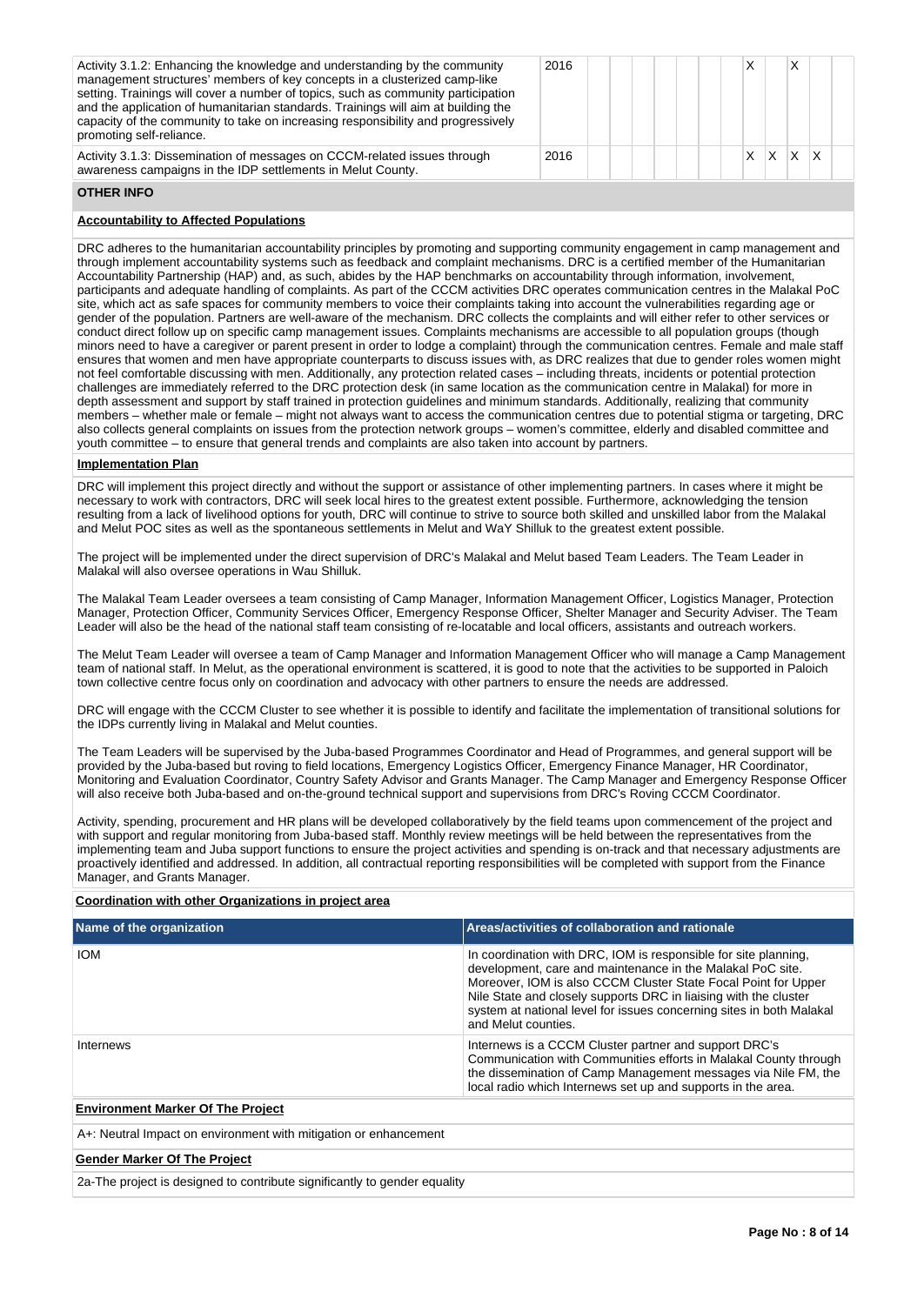#### **Justify Chosen Gender Marker Code**

The project will promote and adhere to Age, Gender, and Diversity Mainstreaming in all of its phases to ensure that all persons of concern enjoy their rights on an equal footing and are able to participate in the decisions that affect their lives. From needs assessment to actual implementation of camp management activities, the specific concerns of particular segments of the displaced population shall inform not just the actions of DRC but of other humanitarian partners as well.

For this purpose, DRC promotes an integrated approach whereby Camp Management teams regularly liaise with Protection teams to ensure that different needs of both the male and female members of the population – as well as other groups - inform the Camp Management intervention. In both Malakal PoC and Melut, the DRC Protection teams hold regular meetings with the various committees established by the affected population – Women, Elderly, Youth Groups, and persons with Disabilities. Guide questions designed to elicit the specific concerns and needs of women and the other sectors are provided to the staff conducting the meetings. The output of such meetings is then processed by the project team and disseminated to the Camp Management teams for appropriate action. The meetings also serve as a platform to give feedback to the women's and other groups on the specific concerns they raised. Another activity that is designed to ensure women have safe access to services (Activity 2.1.2) is the regular service and repair of lighting within the Malakal POC to reduce the protection risks faced by women.

Moreover, to inform DRC's Camp Management activities and ability to respond with appropriate interventions, the organization is committed to conducting a series of both comprehensive and rapid assessments on issues influencing the safety, security and well-being of individuals residing within the displacement sites it manages. All assessments will ensure the capture of information disaggregated by gender and age, and interventions derived from these assessments will be tailored to ensure inclusion and relevance to gender and age demographics. As the lead CCCM partner in Malakal and Melut counties, DRC engages in ongoing monitoring of gaps in service delivery across sectors. This monitoring includes attention to ensuring relevant services are available for women and men, and girls and boys equally. Contributing to this monitoring process will be DRC's community outreach workers and the operation of complaints and feedback mechanisms in Malakal PoC through which issues pertaining to needs of or abuses against women, girls and boys can be reported.

## **Protection Mainstreaming**

Protection will be mainstreamed into all programming in line with DRC's approach, and specific attention given to vulnerable individuals/groups, including people with special needs, women, children, elderly and at-risk youth. Protection Mainstreaming is an integral component of all DRC activities across the board. In regards to camp management and camp coordination DRC ensures humanitarian principles are adhered to and practices a strict do no harm approach. Components of mainstreaming such as accountability are dealt through the DRC complaints mechanism, as well as regular interactions with communities through the outreach workers, which also feeds into the mainstreaming component of participation. Finally DRC actively promotes meaningful access through advocacy and on-the-site work with partners operating in areas such as WASH or shelter. In its capacity as main protection actor in both Malakal and Melut counties, the DRC protection team provides protection mainstreaming trainings to all Camp Management staff in both locations.

#### **Country Specific Information**

#### **Safety and Security**

While INGOs are currently not a direct target of the conflict in South Sudan, there is a possibility of b being caught in cross-fire or shelling, especially when operating in or near the frontline of the conflict in Upper Nile state. Furthermore, risks and threats are extremely varied in the South Sudan context and the operating environments are remote and sometimes inaccessible. The proliferation, easy access and use of small arms and weapons held by the population and duty bearers regularly exacerbate conflict situations.

The DRC risk assessment is regularly reviewed and mitigating measures are adapted and implemented to reflect the threats faced by the staff. The following list is not exhaustive but gives examples of site specific SOPs that are in place in Melut and in Malakal; the risk management system is supported by the Malakal based NGO Safety Advisor as well as DRC's Country Safety Adviser.

The following site specific SOPs are in place in Melut:

- Medevac procedures
- Relocation, evacuation and hibernation strategies
- Personal security measures and staff preparedness
- Vehicle and staff field movement procedures
- Communication procedures
- Incident reporting procedures
- Local safety rules

• MOSS audit (conducted monthly)

The following site specific SOPs are in place in Malakal:

- Medevac procedures
- Relocation, evacuation and hibernation strategies
- Personal security measures and staff preparedness
- Vehicle and staff field movement procedures
- Communication procedures
- Incident reporting procedures
- Local safety rules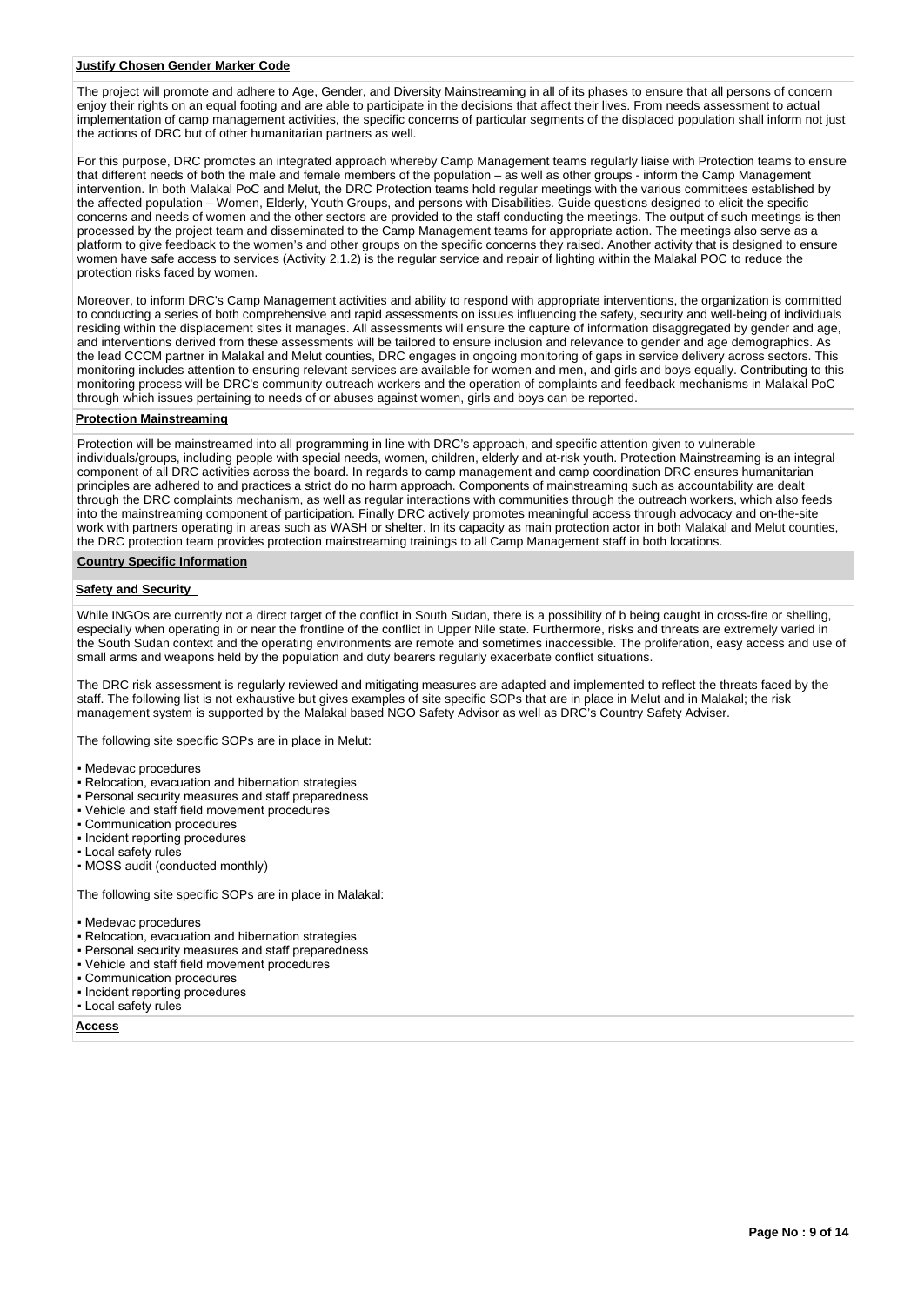Creating and protecting humanitarian access and space has become an even bigger challenge since May 2015 specially in the Upper Nile State. For humanitarian actors, the dynamic nature of the violence and displacement, with territories changing hands and populations being forced to go through multiple displacements, represents one of the root challenges in service delivery. Constantly changing movement and displacement patterns hinder obtaining information on the new locations of IDPs, and thereafter finding ways either for them to access or for humanitarian actors to deliver services to them.

Previously Melut functioned as a safe haven within the Upper Nile region; but this is no longer the case as as a result of the outbreak of violence in May 2015 Melut area has become more heavily militarized. This means that the fragile stability of Melut and the movement of the IDP population is no longer predictable and accessibility more unstable.

Melut area is accessible by air Paloich town hosting an airstrip allowing landing and takeoff of both passenger and cargo planes. Melut is also accessible by road from Maban County, where DRC has an office, only approximately 5 hour drive away depending on the weather conditions and rainy season. Within Melut County, security allowing, boat transportation offers access to more remote and isolated communities residing by the river toward Manyo County.

The population inside the Malakal POC as well as the humanitarian community have restricted access to the areas outside of the POC site. Malakal town is under government rule while the western side of the river is government opposition area. However, the first steps for the civil administration re-establishing office in Malakal town are being taken at the of the year 2015 and a joint police force (400 from Government side and 400 from Opposition side) is presently being formed. This joint police force is a result of the August 2015 Peace Deal and the resulting move towards integrated security forces, and once it is firmly established it will be given security responsibility by the SPLA; in the event that this is successful, it may enhance accessibility in the whole county and encourage civilian return to Malakal town.

# **BUDGET**

| Code | <b>Budget Line Description</b>         |             | D / S Quantity | Unit<br>cost           | <b>Duration</b><br>Recurran<br>ce | $\%$<br>charged<br>to CHF | <b>Total Cost</b> |
|------|----------------------------------------|-------------|----------------|------------------------|-----------------------------------|---------------------------|-------------------|
|      | <b>Staff and Other Personnel Costs</b> |             |                |                        |                                   |                           |                   |
| 1.1  | Expat Program staff Malakal            | D           | 1              | 53,84<br>7.30          |                                   | 1 10000.00<br>%           | 53,847.30         |
| 1.2  | Expat Support staff Malakal            | D           | 1              | 21,33<br>4.76          |                                   | 1 10000.00<br>%           | 21,334.76         |
| 1.3  | Expat Program staff Melut              | D           | 1 <sup>1</sup> | 27,32<br>8.71          |                                   | 1 10000.00<br>$\%$        | 27,328.71         |
| 1.4  | <b>Expat Support staff Melut</b>       | D           |                | $1 \ 21,33$<br>4.76    |                                   | 1 10000.00<br>%           | 21,334.76         |
| 1.5  | Expat Support staff Juba               | $\mathbb S$ |                | $1 \mid 26,79$<br>4.61 |                                   | 1 10000.00<br>%           | 26,794.61         |
| 1.6  | National Program staff Malakal         | D           | 1              | 37,77<br>6.00          |                                   | 1 10000.00<br>%           | 37,776.00         |
| 1.7  | National Support staff Malakal         | D           | 1              | 19,14<br>3.00          |                                   | 1 10000.00<br>$\%$        | 19,143.00         |
| 1.8  | National Program staff Melut           | D           | 1 <sup>1</sup> | 13,78<br>4.00          |                                   | 1 10000.00<br>%           | 13,784.00         |
| 1.9  | National Support staff Melut           | D           |                | $1 \ 21,51$<br>5.00    |                                   | 1 10000.00<br>%           | 21,515.00         |
| 1.10 | National Support staff Juba            | $\mathsf S$ |                | 1   8,089<br>.00       |                                   | 1 10000.00<br>%           | 8,089.00          |
|      | <b>Section Total</b>                   |             |                |                        |                                   |                           | 250,947.14        |
|      | Supplies, Commodities, Materials       |             |                |                        |                                   |                           |                   |
| 2.1  | Relocation exercise (MLK)              | D           | 1 <sup>1</sup> | 20,93<br>8.00          |                                   | 1 10000.00<br>%           | 20,938.00         |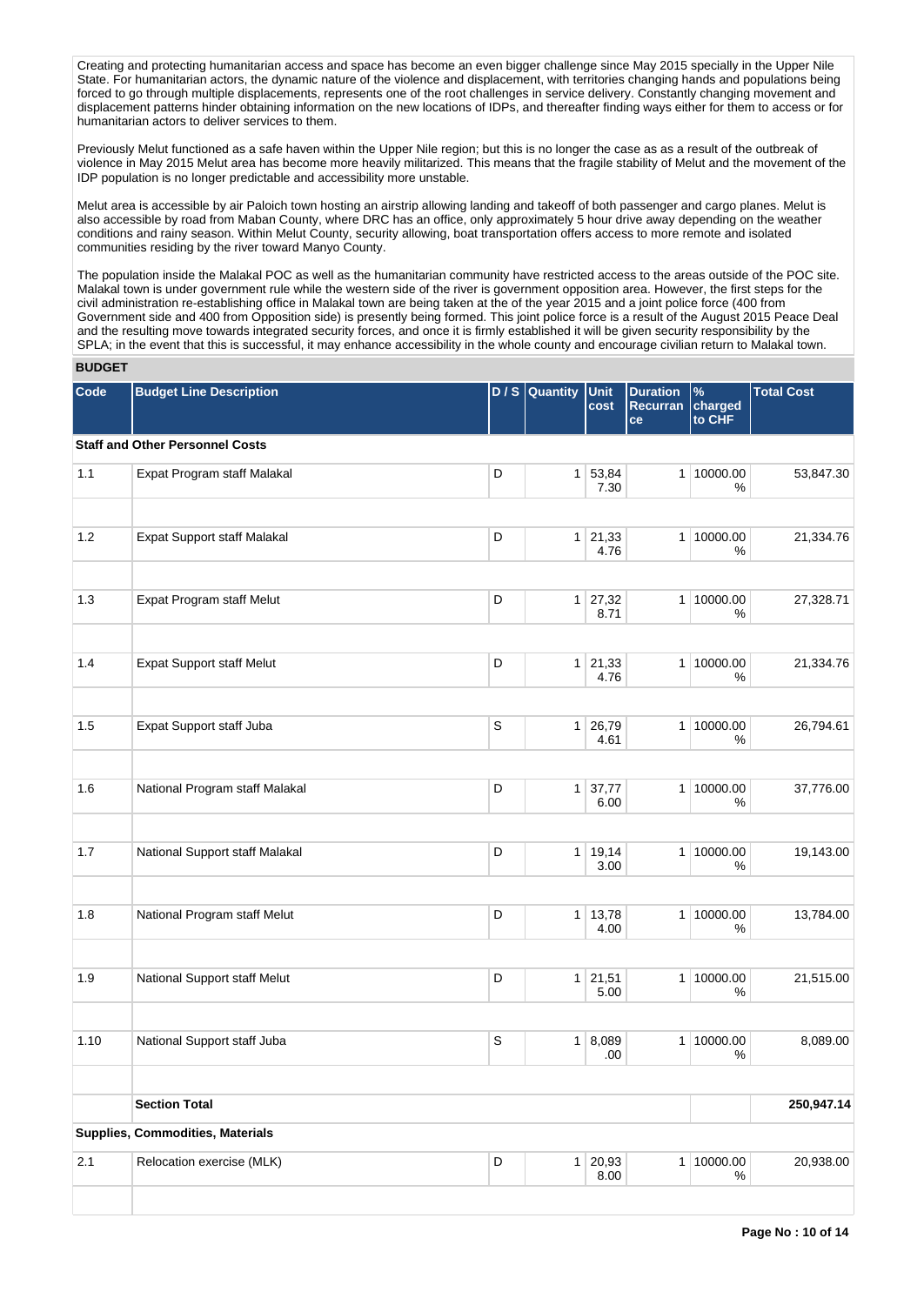| 2.2  | Information products - Upper Nile State (MLK)                              | D | $\mathbf{1}$   | 5,786<br>.00          | 1 10000.00<br>℅    | 5,786.00   |
|------|----------------------------------------------------------------------------|---|----------------|-----------------------|--------------------|------------|
| 2.3  | Construction of essential camp facilities (MLK)                            | D |                | 1   18,70             | 1 10000.00         | 18,709.40  |
|      |                                                                            |   |                | 9.40                  | %                  |            |
| 2.4  | Temporary fencing material - Procurement (MLK)                             | D | 1 <sup>1</sup> | 3,000<br>.00          | 1 10000.00<br>%    | 3,000.00   |
| 2.5  | Solar lights - Procurement (MLK)                                           | D | 1              | 49,00<br>0.00         | 1 10000.00<br>%    | 49,000.00  |
| 2.6  | Solar lights - installation (MLK)                                          | D | 1 <sup>1</sup> | 13,00                 | 1 10000.00         | 13,000.00  |
|      |                                                                            |   |                | 0.00                  | %                  |            |
| 2.7  | Cargo for Items shipment (MLK)                                             | D | 1 <sup>1</sup> | 12,00<br>0.00         | 1 10000.00<br>%    | 12,000.00  |
| 2.8  | Communication centers (MLK)                                                | D |                | 1   1,000<br>.00      | 1 10000.00<br>%    | 1,000.00   |
| 2.9  | Dead body management (MLK)                                                 | D | 1 <sup>1</sup> | 6,300<br>.00          | 1 10000.00<br>%    | 6,300.00   |
| 2.10 | Capacity Building for UN/NGO staff/Government officials (MLK) D            |   |                | $1 \mid 1,267$<br>.00 | 1 10000.00<br>%    | 1,267.00   |
| 2.11 | Capacity Building for local leaders, IDPs and IDP leaders<br>(MLK)         | D | 2 <sup>1</sup> | 627.0<br>0            | 1 10000.00<br>%    | 1,254.00   |
| 2.12 | Capacity Building for local leaders, IDPs and IDP leaders -<br>Wau Shilluk | D |                | 2 627.0<br>0          | 1 10000.00<br>%    | 1,254.00   |
| 2.13 | CCCM Operations - Casuals, Materials (Based on Need)<br>(MLK)              | D |                | 1 2,000<br>.00        | 1 10000.00<br>%    | 2,000.00   |
| 2.14 | Head-count exercise (MLT)                                                  | D | 1 <sup>1</sup> | 4,465<br>.00          | 1 10000.00<br>%    | 4,465.00   |
| 2.15 | Awareness Campaigns (MLT)                                                  | D | 1 <sup>1</sup> | 1,200<br>.00          | 1 10000.00<br>%    | 1,200.00   |
| 2.16 | Capacity Building for UN/NGO staff/Government officials (MLT) D            |   |                | $2 \mid 1,267$<br>.00 | 1 10000.00<br>%    | 2,534.00   |
| 2.17 | Capacity Building for local leaders, IDPs and IDPs leaders<br>(MLT)        | D | 1 <sup>1</sup> | 627.0<br>0            | 1 10000.00<br>$\%$ | 627.00     |
| 2.18 | CCCM Operations - Casuals, Materials (Based on Need)<br>(MLT)              | D | 1              | 2,000<br>.00.         | 1 10000.00<br>%    | 2,000.00   |
|      | <b>Section Total</b>                                                       |   |                |                       |                    | 146,334.40 |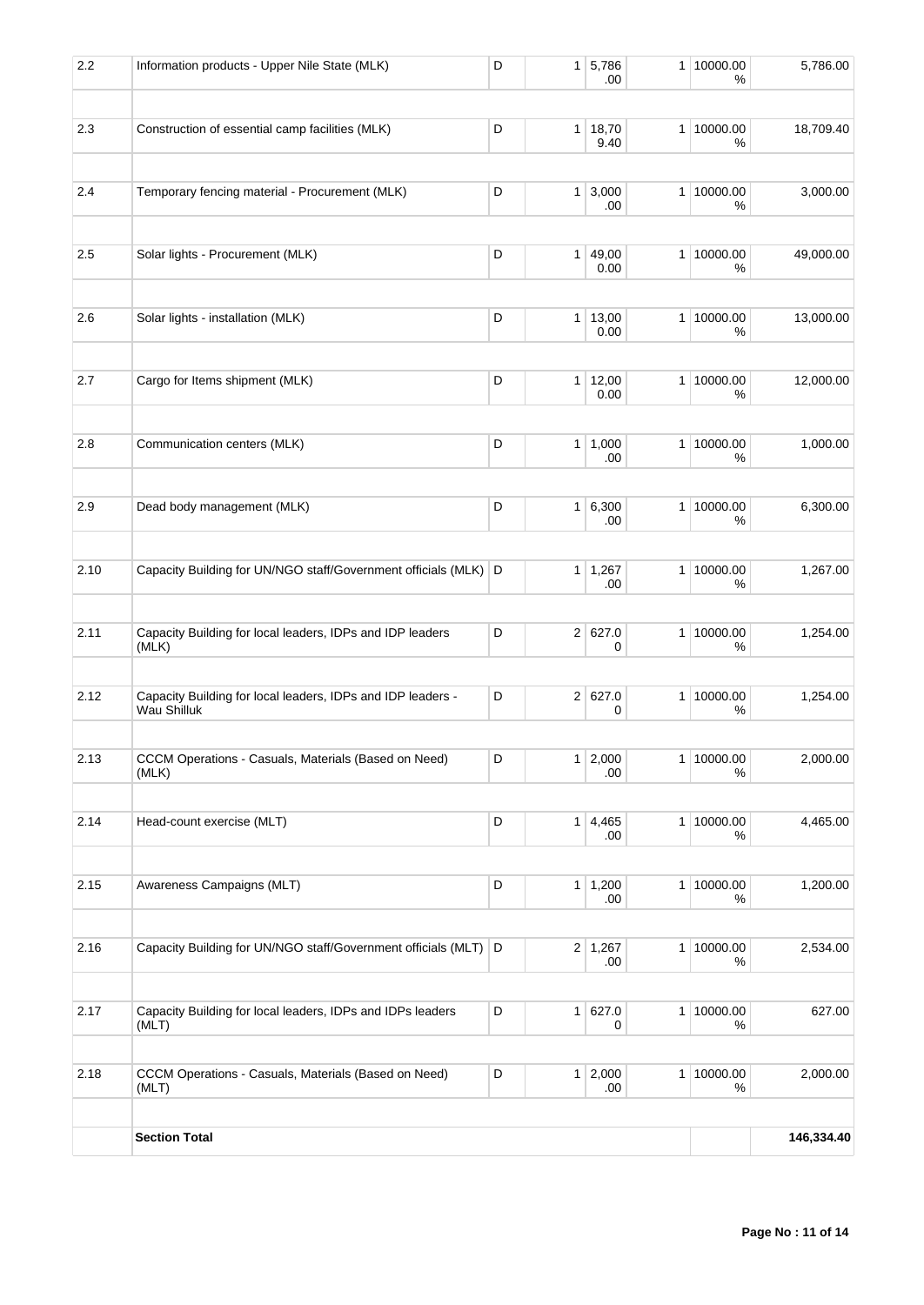| Equipment         |                                                 |             |                |                        |                |                    |            |
|-------------------|-------------------------------------------------|-------------|----------------|------------------------|----------------|--------------------|------------|
| 3.1               | Thuraya - Malakal                               | D           | 1              | 1,500<br>.00.          |                | 1 10000.00<br>%    | 1,500.00   |
| 3.2               | <b>ITC Equipment - Malakal</b>                  | D           |                | $1 \mid 1,200$<br>.00. |                | 1 10000.00<br>%    | 1,200.00   |
| 3.3               | <b>ITC Equipment - Melut</b>                    | D           | 1              | 1,200<br>.00           |                | 1 10000.00<br>$\%$ | 1,200.00   |
|                   | <b>Section Total</b>                            |             |                |                        |                |                    | 3,900.00   |
| <b>Travel</b>     |                                                 |             |                |                        |                |                    |            |
| 5.1               | In country flights - Malakal                    | D           | 13             | 250.0<br>0             | 1 <sup>1</sup> | 10000.00<br>%      | 3,250.00   |
| 5.2               | Vehicle Fuel & Running costs - Malakal          | D           | 1000           | 3.00                   |                | 1 10000.00<br>%    | 3,000.00   |
| 5.3               | In country flights - Melut                      | D           | 13             | 250.0                  |                | 1 10000.00         | 3,250.00   |
|                   |                                                 |             |                | 0                      |                | $\%$               |            |
| 5.4               | Vehicle Fuel & Running costs - Melut            | D           | 1000           | 3.00                   |                | 1 10000.00<br>%    | 3,000.00   |
|                   | <b>Section Total</b>                            |             |                |                        |                |                    | 12,500.00  |
|                   | <b>General Operating and Other Direct Costs</b> |             |                |                        |                |                    |            |
| 7.1               | Local administration - Malakal                  | D           | 1              | 20,03<br>0.00          |                | 1 10000.00<br>$\%$ | 20,030.00  |
| 7.2               | Local administration - Melut                    | D           | 1 <sup>1</sup> | 17,95<br>7.00          |                | 1 10000.00<br>%    | 17,957.00  |
| 7.3               | Local administration - Juba                     | S           | 1              | 13,20<br>0.00          |                | 1 10000.00<br>%    | 13,200.00  |
| 7.4               | Bank charges                                    | $\mathbb S$ |                | 1 2,420<br>.00.        |                | 1 10000.00<br>%    | 2,420.00   |
|                   | <b>Section Total</b>                            |             |                |                        |                |                    | 53,607.00  |
| <b>SubTotal</b>   |                                                 |             | 2,064.00       |                        |                |                    | 467,288.54 |
| Direct            |                                                 |             |                |                        |                |                    | 416,784.93 |
| Support           |                                                 |             |                |                        |                |                    | 50,503.61  |
| <b>PSC Cost</b>   |                                                 |             |                |                        |                |                    |            |
|                   | PSC Cost Percent                                |             |                |                        |                |                    | $7\%$      |
| PSC Amount        |                                                 |             |                |                        |                |                    | 32,710.20  |
| <b>Total Cost</b> |                                                 |             |                |                        |                |                    | 499,998.74 |
|                   | <b>Grand Total CHF Cost</b>                     |             |                |                        |                |                    | 499,998.74 |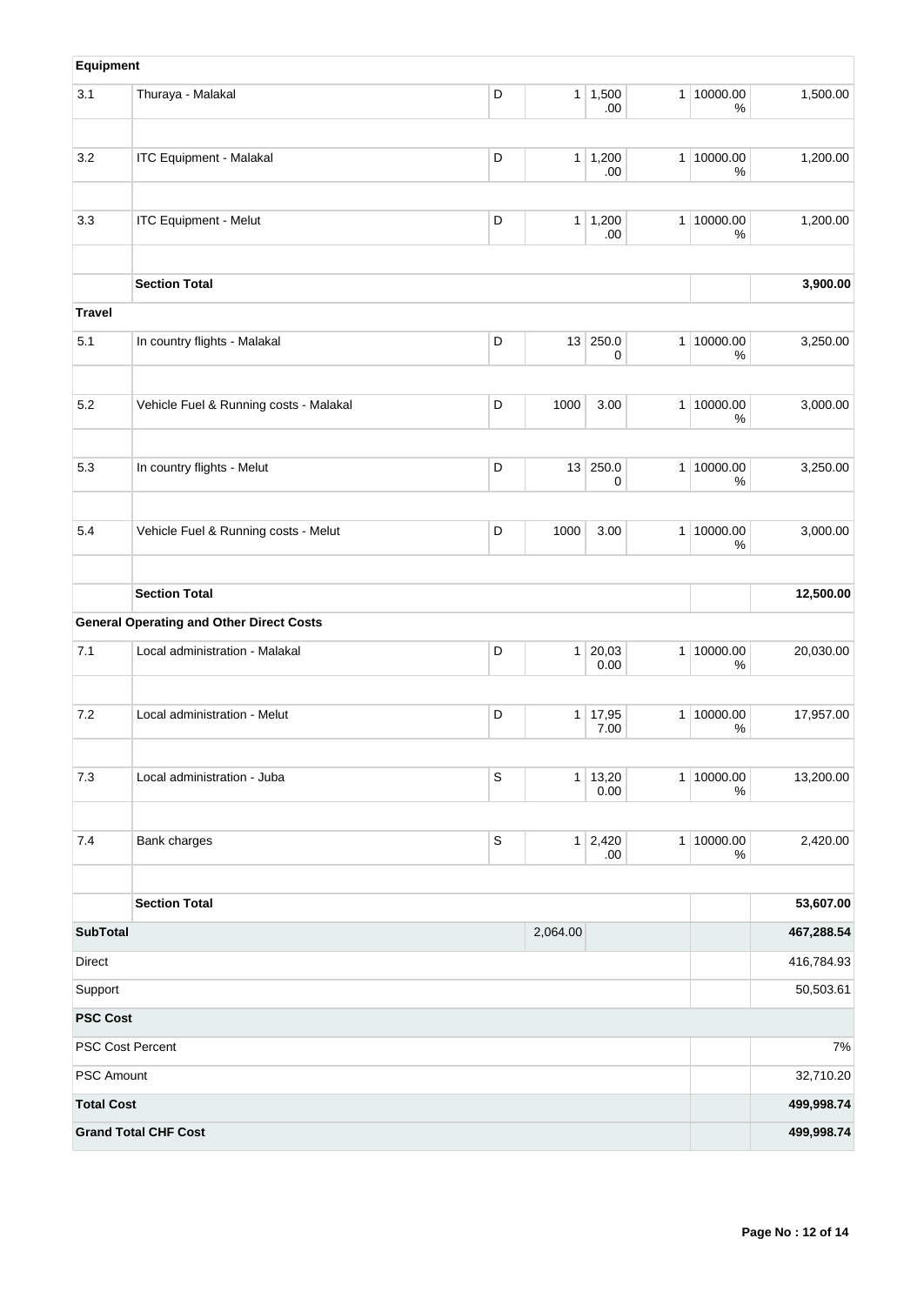# **Project Locations**

| <b>Location</b>       | <b>Estimated</b><br>percentage<br>of budget<br>for each<br><b>location</b> | <b>Estimated number of beneficiaries</b><br>for each location |                    |                       |   |              | <b>Activity Name</b>                                                                                                                                                                                                                                                                                                                                                                                                                                                                                                                                                                                                                                                                                                                                                                                                                                                                                                                                                                                                                                                                                                                                                                                                                                                                                                                                                                                                                                                                                                                                                                                                                                                                                                                                                                                                                                                                                                                                                                                                                                                                                                                                                                                                                                                                                                                                                                                                                                                                                                                                                                                                                                                                                   |
|-----------------------|----------------------------------------------------------------------------|---------------------------------------------------------------|--------------------|-----------------------|---|--------------|--------------------------------------------------------------------------------------------------------------------------------------------------------------------------------------------------------------------------------------------------------------------------------------------------------------------------------------------------------------------------------------------------------------------------------------------------------------------------------------------------------------------------------------------------------------------------------------------------------------------------------------------------------------------------------------------------------------------------------------------------------------------------------------------------------------------------------------------------------------------------------------------------------------------------------------------------------------------------------------------------------------------------------------------------------------------------------------------------------------------------------------------------------------------------------------------------------------------------------------------------------------------------------------------------------------------------------------------------------------------------------------------------------------------------------------------------------------------------------------------------------------------------------------------------------------------------------------------------------------------------------------------------------------------------------------------------------------------------------------------------------------------------------------------------------------------------------------------------------------------------------------------------------------------------------------------------------------------------------------------------------------------------------------------------------------------------------------------------------------------------------------------------------------------------------------------------------------------------------------------------------------------------------------------------------------------------------------------------------------------------------------------------------------------------------------------------------------------------------------------------------------------------------------------------------------------------------------------------------------------------------------------------------------------------------------------------------|
|                       |                                                                            | Men                                                           | Women              | <b>Boys   Girls  </b> |   | <b>Total</b> |                                                                                                                                                                                                                                                                                                                                                                                                                                                                                                                                                                                                                                                                                                                                                                                                                                                                                                                                                                                                                                                                                                                                                                                                                                                                                                                                                                                                                                                                                                                                                                                                                                                                                                                                                                                                                                                                                                                                                                                                                                                                                                                                                                                                                                                                                                                                                                                                                                                                                                                                                                                                                                                                                                        |
| Upper Nile -> Malakal |                                                                            | 70 13,67<br>0                                                 | 17,296 16,20 16,55 | 4                     | 5 |              | 63,72 Activity 1.1.1 : Facilitating humanitarian<br>5 coordination through the organization of regular<br>interagency meetings with other humanitarian<br>actors and UNMISS sections (if applicable)<br>operating in the area<br>Activity 1.1.3 : Informing transitional solutions<br>planning in Upper Nile State by co-facilitating<br>"Solutions Working Groups" in Malakal and Melut<br>and by producing ad-hoc information products<br>(e.g. assessment reports, situation reports and<br>intention survey reports), focused mostly on<br>displacement patterns and conditions for the<br>promotion of return for IDPs living in<br>displacement sites.<br>Activity 1.1.4 : Facilitating the relocation of the<br>IDP population to Sector 5 as part of the<br>decongestion process in Malakal PoC site. The<br>process will include the various aspects of<br>relocation, including coordination with other<br>concerned actors (e.g. UNMISS, IOM),<br>registration of eligible households, demarcation<br>of plots and allocation of shelters to relocated<br>households.<br>Activity 2.1.1 : Construction and/or rehabilitation<br>of small-scale site infrastructure such as<br>communication centers, meeting halls and<br>wooden bridges following the 17th - 18th<br>February incident in Malakal PoC site and the<br>ensuing destruction or looting of communal<br>facilities.<br>Activity 2.1.2 : Installation of solar lights in the<br>areas of the Malakal PoC most affected by the<br>17th - 18th February as a measure to promote a<br>protective environment for women and other<br>groups traditionally more exposed to protection<br>risks.<br>Activity 3.1.1 : Enhancing humanitarian actors',<br>local authorities' and UNMISS' (where<br>applicable) knowledge and understanding of<br>CCCM concepts and best practices in a camp<br>like setting. Trainings will cover a wide range of<br>topics, including roles and responsibilities of<br>camp management, administration and<br>coordination in a camp-based response, the<br>various phases of the camp life cycle (with a<br>specific focus on care and maintenance), as well<br>as the intimate synergy between protection and<br>camp management.<br>Activity 3.1.2 : Enhancing the knowledge and<br>understanding by the community management<br>structures' members of key concepts in a<br>clusterized camp-like setting. Trainings will cover<br>a number of topics, such as community<br>participation and the application of humanitarian<br>standards. Trainings will aim at building the<br>capacity of the community to take on increasing<br>responsibility and progressively promoting self-<br>reliance. |